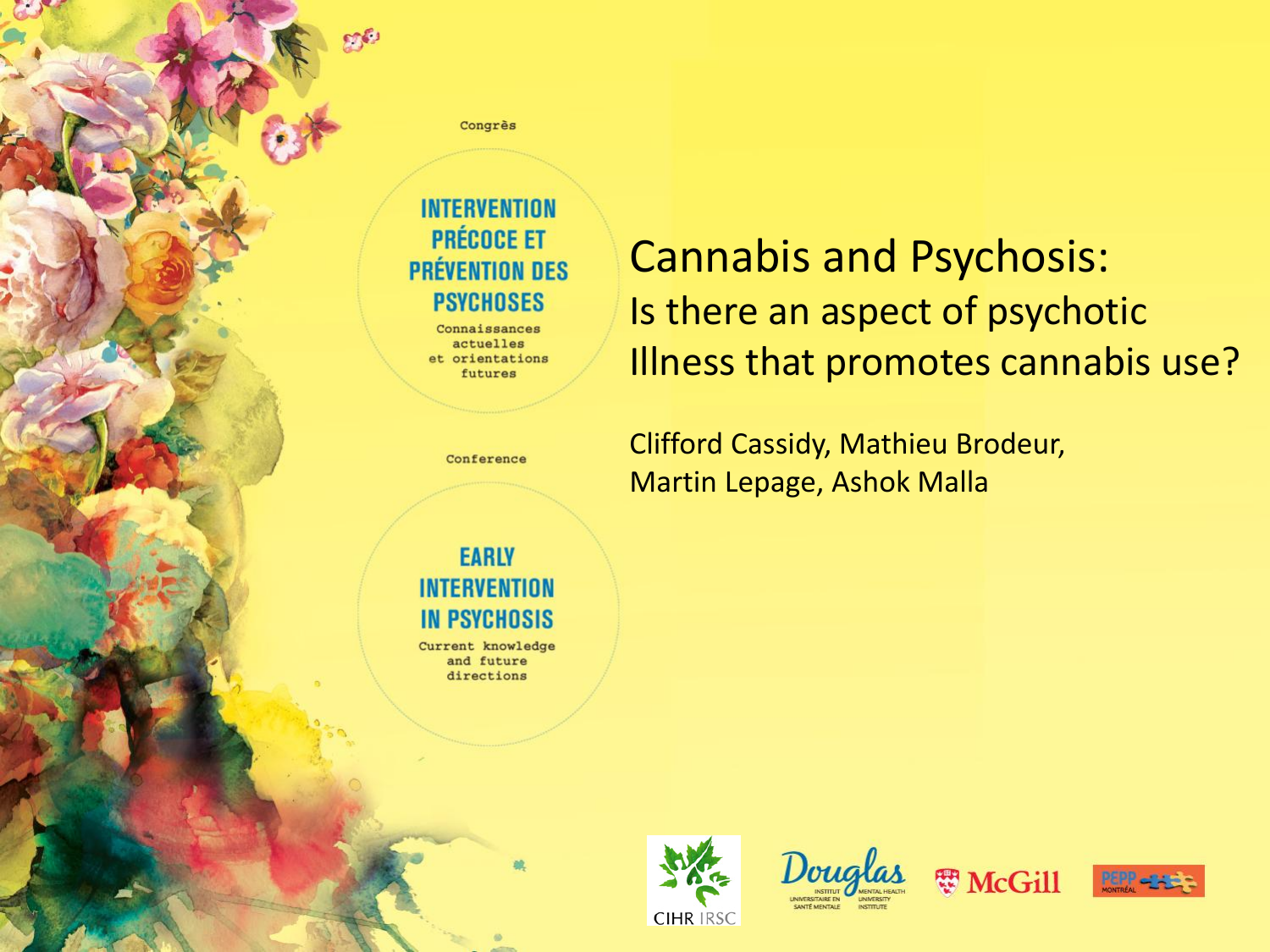## **Comorbidity of substance use and mental illness**

Substance use can be very harmful and disruptive especially for people with mental illness

Improving our understanding of factors promoting this behaviour should lead to more effective treatments

Is substance use driven by similar factors in people with mental illness as in the general population?

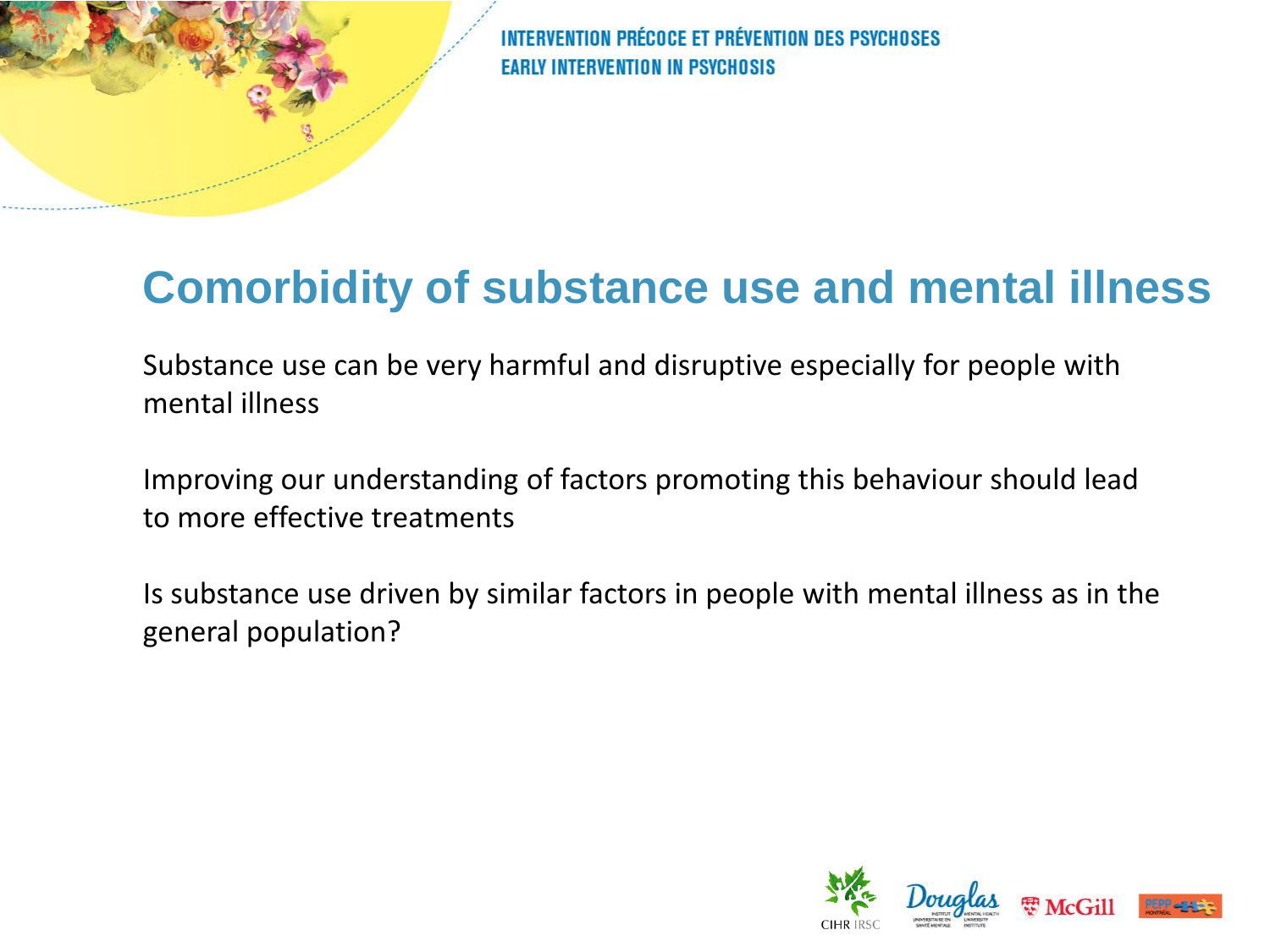# **Comorbidity of substance use and mental illness**

Why do some individuals develop substance use problems while others do not?

It is well-established that people with mental illness, particularly psychotic disorders, have higher rates of substance-use problems

People with psychotic illness are not very responsive to some standard interventions for substance use

Is there an aspect of psychopathology that confers vulerability to substance use?

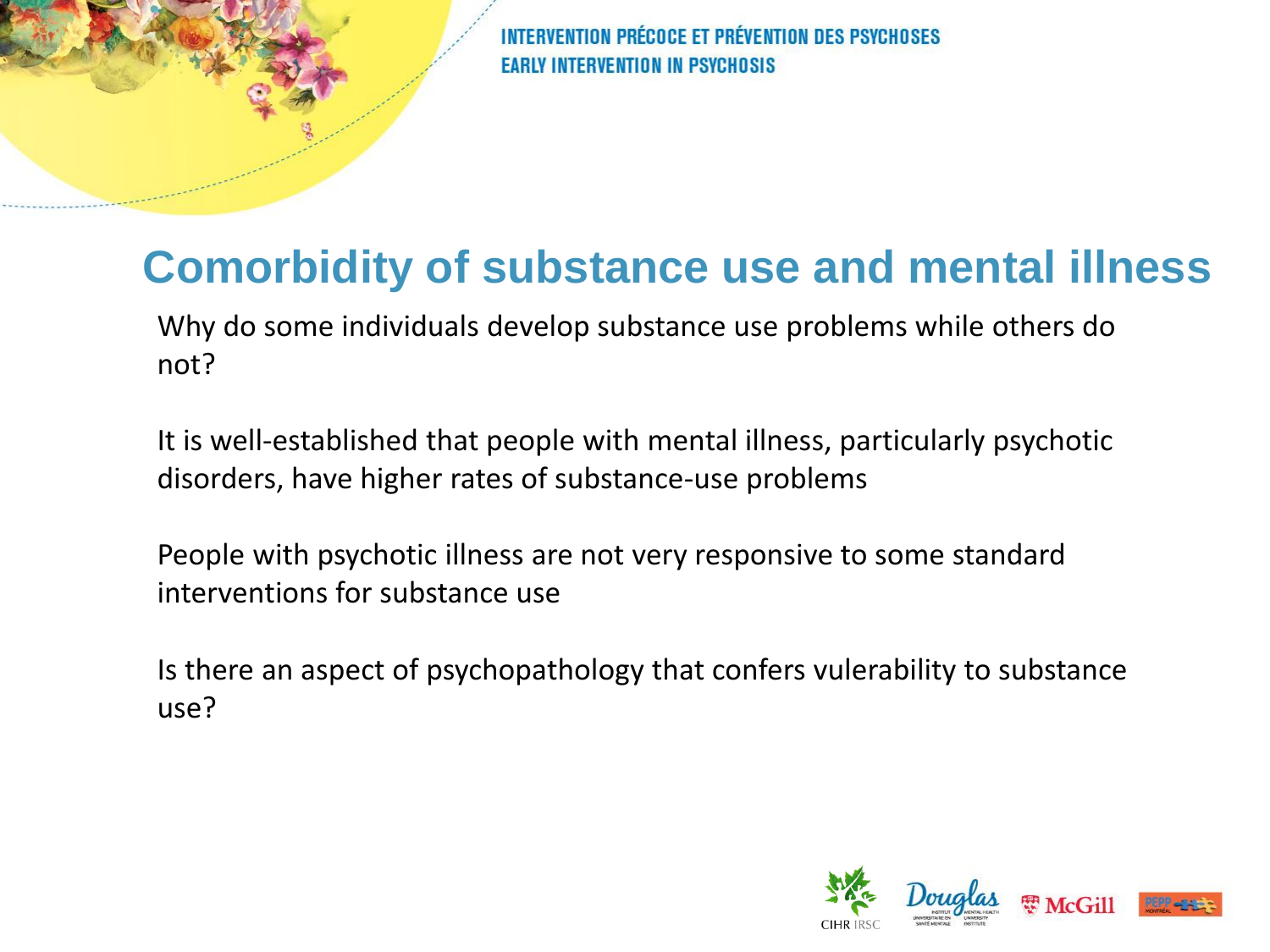# **Models for the comorbidity of substance use and psychotic illness**

Toxicity model

Substance use is primary, causing psychopathology Particularly implicated in the case of cannabis and psychosis

Self-medication model

Mental disorder is primary, leading individuals to consume substances to relieve symptoms or distress

Common factor model

Neither disorder causes the other

There is another factor which confers risk of developing both psychotic illness and substance-use disorder

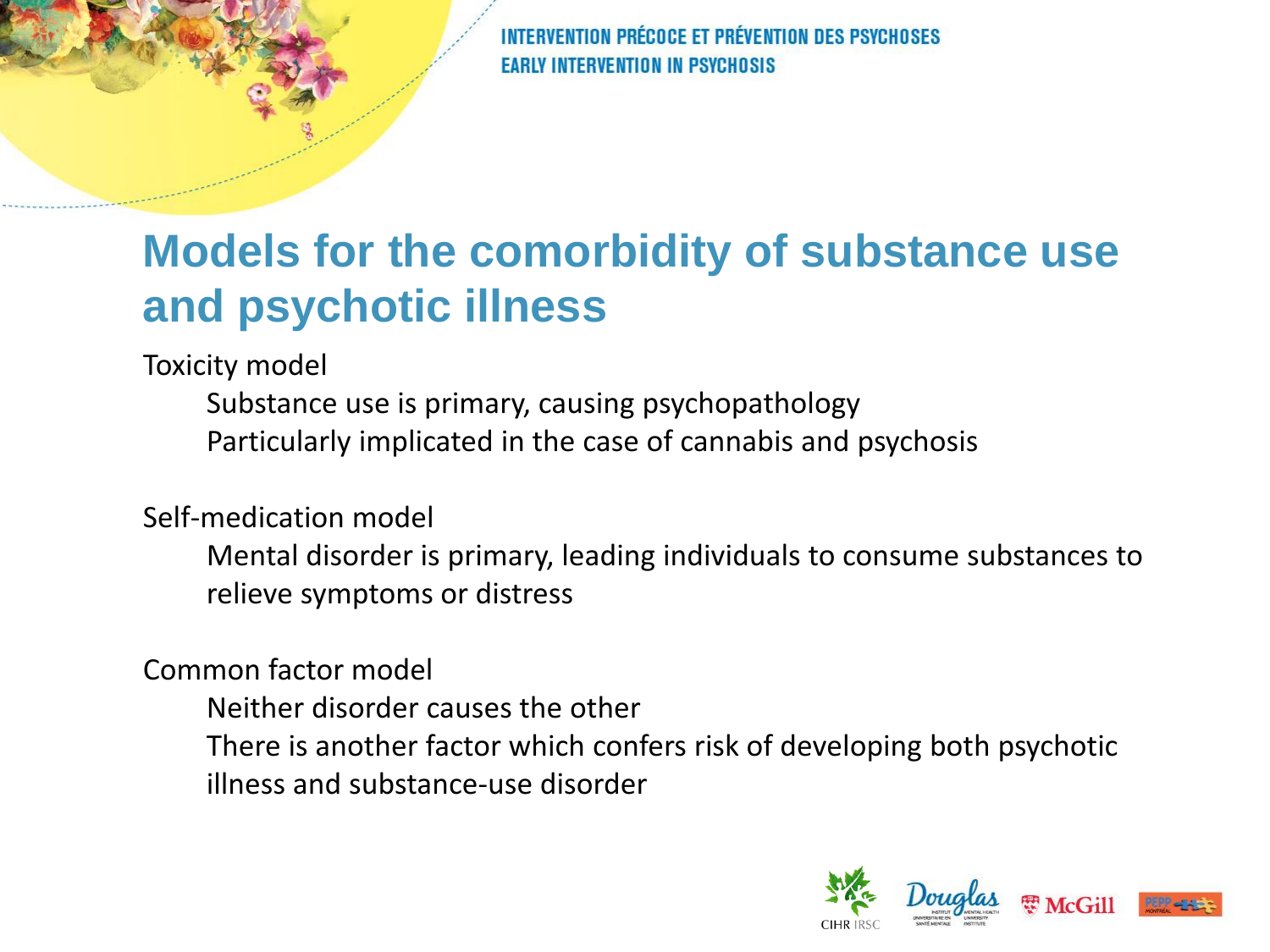# **Cannabis**

Reasons to focus on this substance High rates of use: relevance, convenience Negative consequences of use in context of psychotic illness

No *a priori* reason why our hypothesis should apply more to cannabis than other substances of abuse











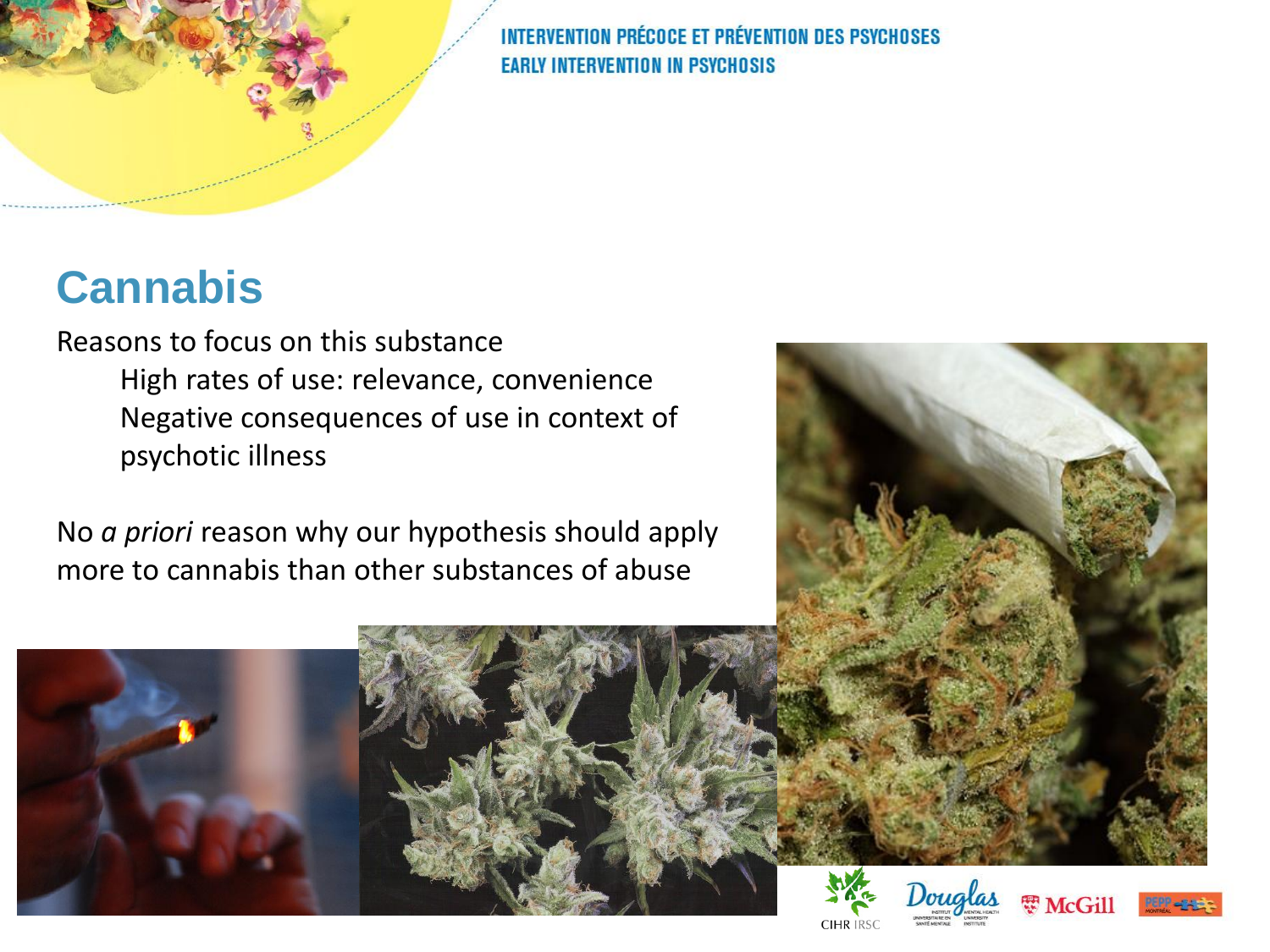# **Experimental strategy to identify common factors in cannabis use and psychosis**

Ask psychosis patients why they use: **Study 1**

Find a characteristic that is:

- (1) more highly present in psychosis patients than controls and
- (2) associated with problematic cannabis use

Candidate common factors examined:

Reward processing deficits: **Study 2**

Childhood attention problems (Cassidy et al., 2011, *Schizophrenia Research*).

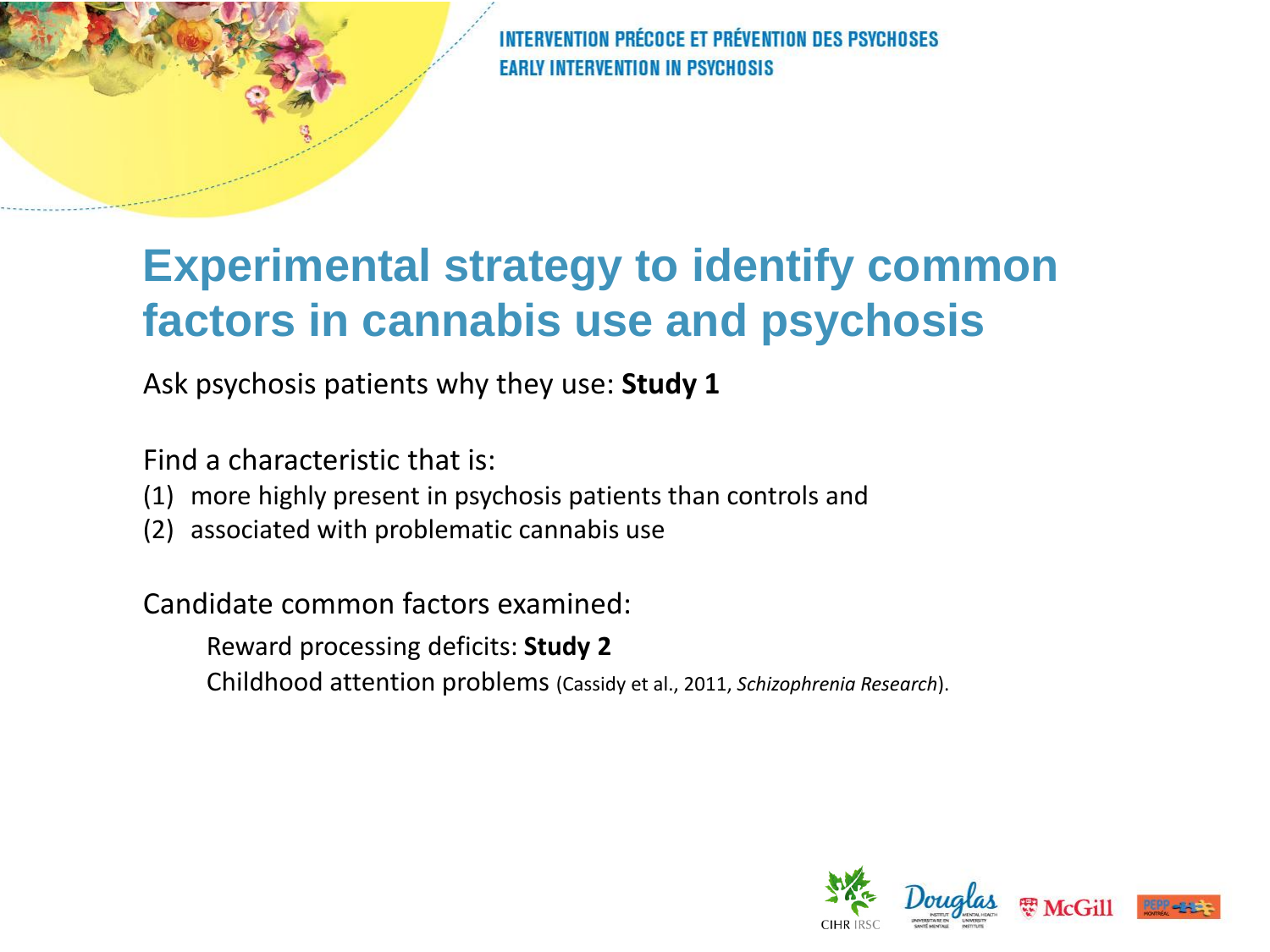### **Experimental Sample**

Studies were carried out on current and former FEP patients treated at PEPP-Montréal

Patients were between 3 months and 7 years from the onset of treatment of a FEP

Control subjects were recruited through online classifieds

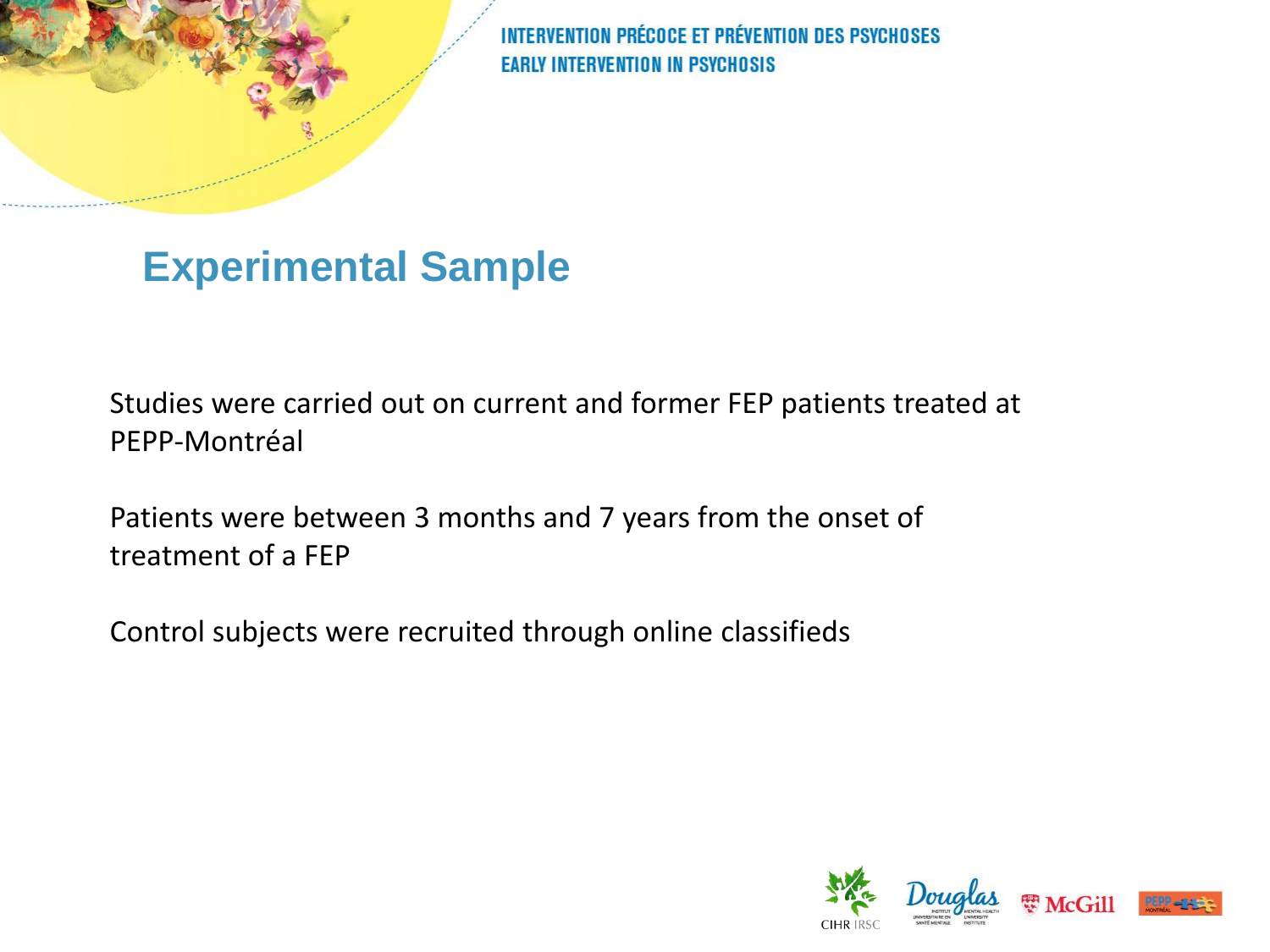#### **Study 1: Self-reported reasons for substance use**

Step 1 in understanding substance use in psychosis—asking patients

Hypothesis-generating approach

Much existing research on this question, some have concluded similar reasons exist in patients and controls

Most studies could have been improved by: Emperical methods to categorize reasons for use Examining which reasons related to intensity of use Comparing reasons in patients to reasons in controls Looking at a specific substance

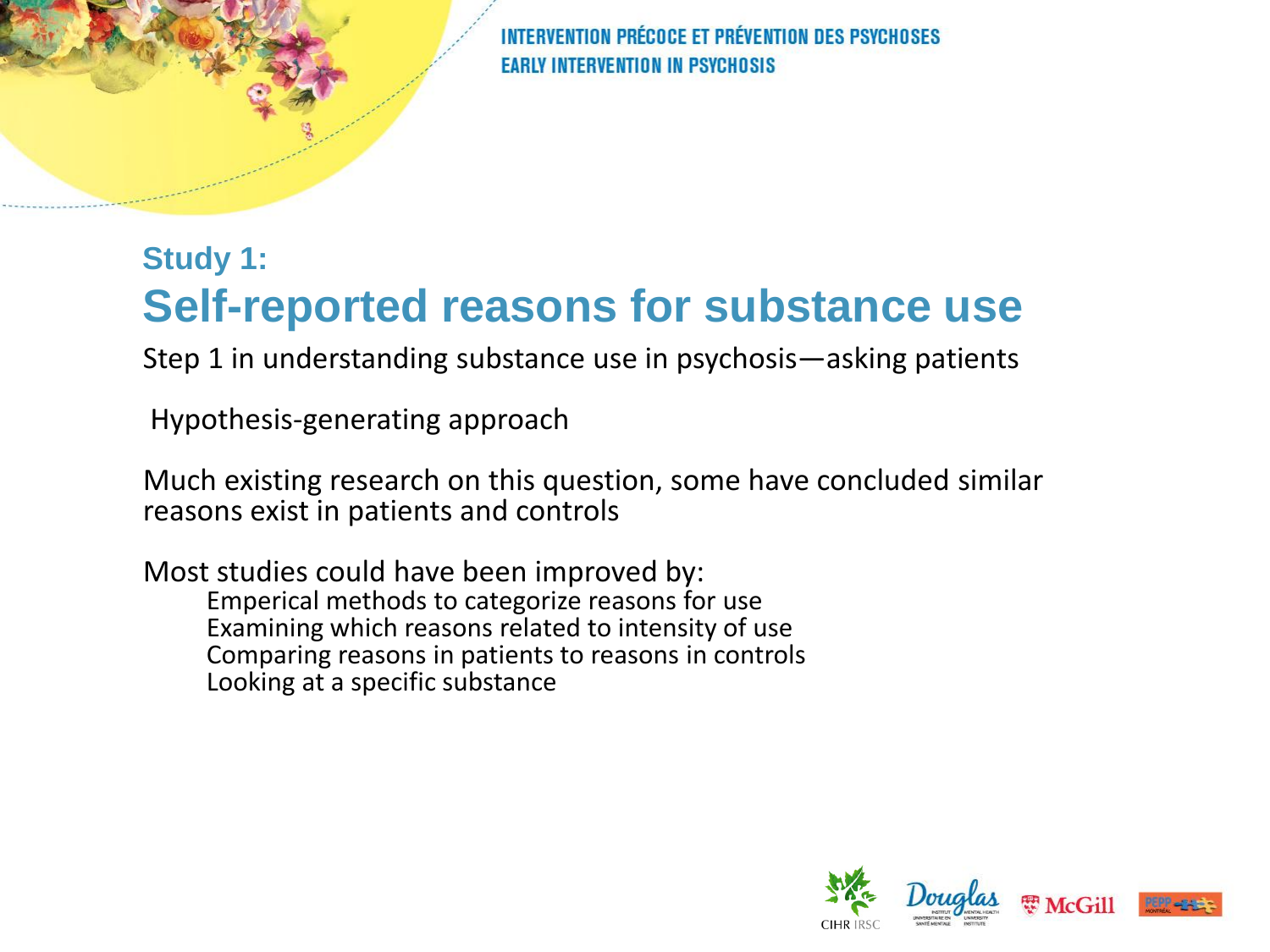#### **Reasons for substance use Methods**

Reasons for substance use in schizophrenia scale (ReSUS), new instrument, validated in schizophrenia for mixed substance use

38 items related to reasons for use scored on a 4-point scale

Factor analysed in schizophrenia to make 3 subscales: coping with distress social enhancement/intoxication individual enhancement

ReSUS was completed by young non-affective psychosis patients ( $n = 60$ ) and controls ( $n = 73$ ) who had used cannabis  $> 10$  x in their life

Subjects simultaneously self-reported cannabis use over the past 6 months Frequency of use (number of sessions/day \* number of days of use)

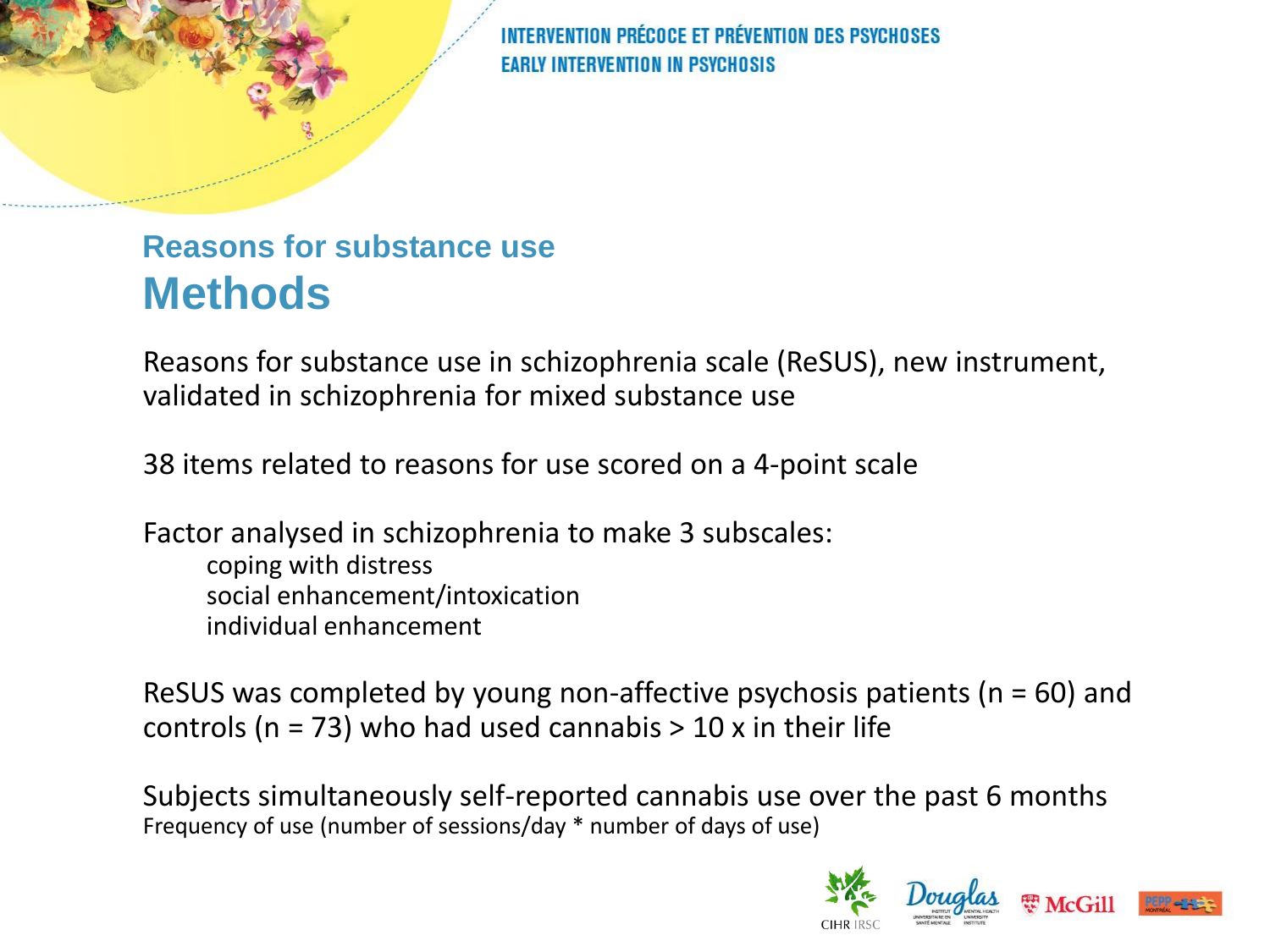## **10 most highly endorsed reasons for cannabis use in patients and controls**

| Reasons for using cannabis               | Rank patient<br>$(n = 60)$ | Rank control<br>$(n = 73)$ | Mean score<br>patient | Mean score<br>control |  |
|------------------------------------------|----------------------------|----------------------------|-----------------------|-----------------------|--|
| to chill out or relax                    |                            | 2                          | 3.0                   | 2.9                   |  |
| to have a good time with friends         | $\overline{2}$             | 1                          | 2.9                   | 3.1                   |  |
| to pass the time when bored              | 3                          | $\overline{7}$             | 2.9                   | 2.4                   |  |
| to feel good/laugh/be happier            | 4                          | 5                          | 2.8                   | 2.5                   |  |
| to feel high                             | 5                          | 3                          | 2.6                   | 2.9                   |  |
| When stressed                            | 6                          | 9                          | 2.5                   | 2.3                   |  |
| to feel more creative                    | 7                          | 6                          | 2.5                   | 2.4                   |  |
| When happy and content with life         | 8                          | 4                          | 2.4                   | 2.6                   |  |
| to escape problems and worries           | 9                          | 15                         | 2.4                   | 1.8                   |  |
| When I think about how good it<br>tastes | 10                         | 11                         | 2.2                   | 1.9                   |  |





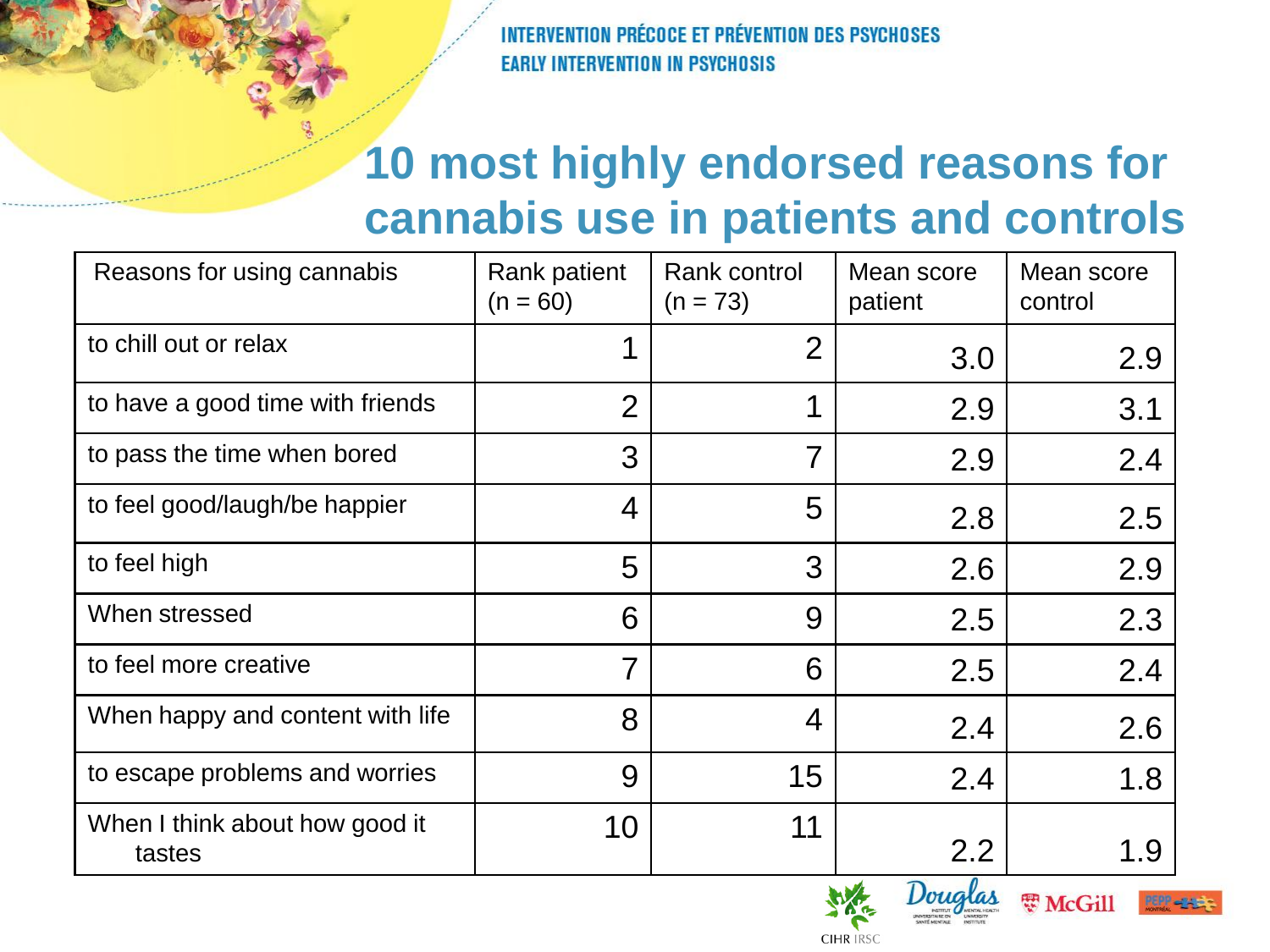# **What kind of reasons are related to heavy cannabis use?**

|                                     | Correlation to frequency of<br>cannabis use |                       |  |
|-------------------------------------|---------------------------------------------|-----------------------|--|
|                                     | Control<br>$(n = 46)$                       | Patient<br>$(n = 31)$ |  |
| Coping with distress                | $.55***$                                    | .04                   |  |
| Social enhancement/<br>intoxication | $.63***$                                    | $.51***$              |  |
| Individual enhancement              | $.28*$                                      |                       |  |

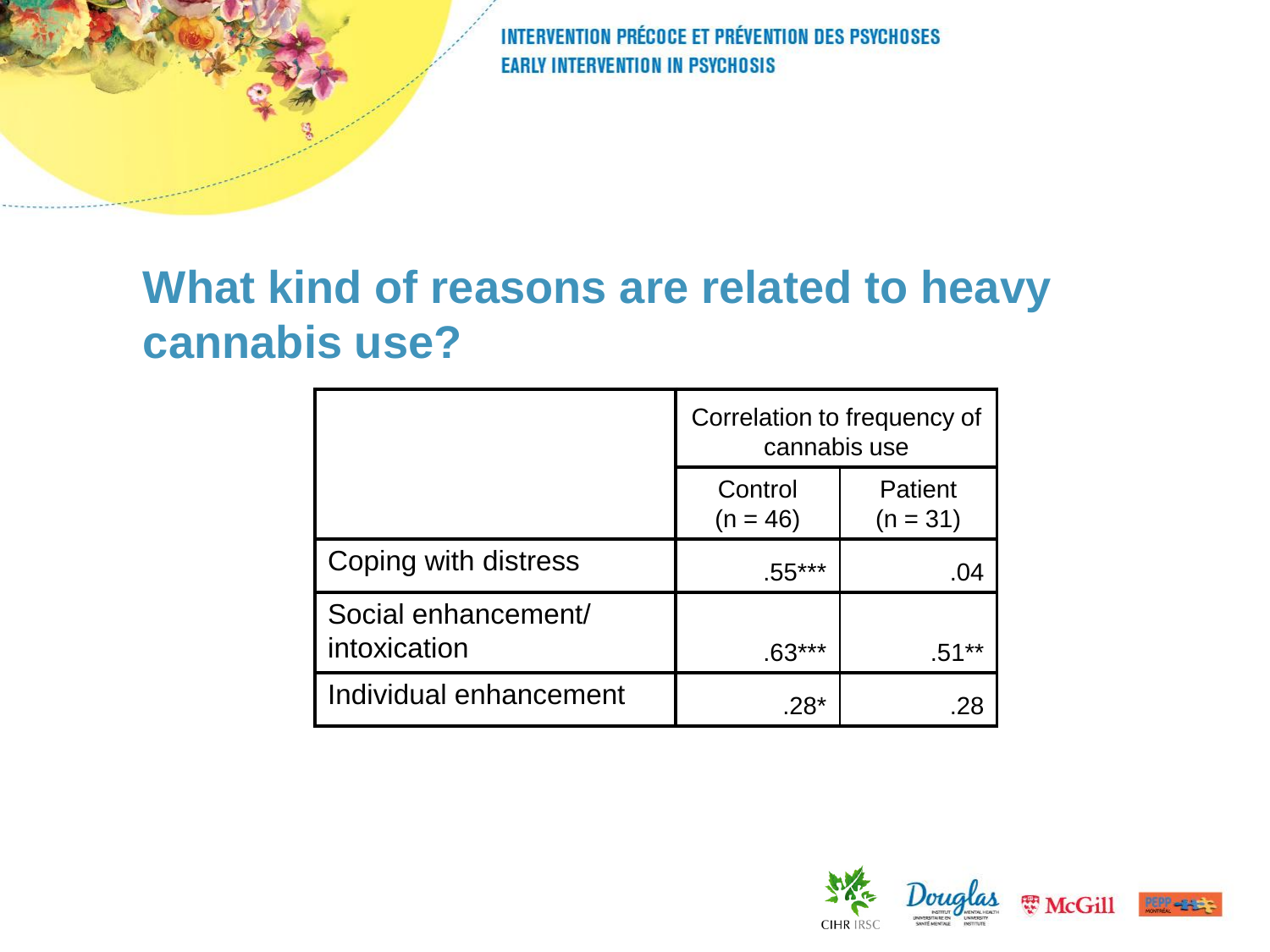# **Reasons correlated to frequency of cannabis use (ranked by R)**

|                                                     | Spearman R<br>non-affective<br>patients,<br>$(n = 30)$ | Rank of R<br>(patient) | Spearman R<br>control,<br>$(n = 46)$ | Rank of R<br>(control) |
|-----------------------------------------------------|--------------------------------------------------------|------------------------|--------------------------------------|------------------------|
| When I am feeling happy and<br>content with my life | .44                                                    | 1                      | .23                                  | 23                     |
| When drinking/intoxicated                           | .37                                                    | $\overline{2}$         | .18                                  | 24                     |
| When I think about how good<br>it tastes            | .35                                                    | 3                      | .64                                  |                        |
| To have a good time with<br>friends                 | .33                                                    | 4                      | .37                                  | 15                     |
| When feeling excited                                | .32                                                    | 5                      | .47                                  | 8                      |
| To feel motivated                                   | .31                                                    | 6                      | .32                                  | 20                     |
| To be awake/alert/energetic                         | .31                                                    | 7                      | .03                                  | 27                     |

In controls 6 of 7 top-ranked reasons load on 'Coping with Distress'

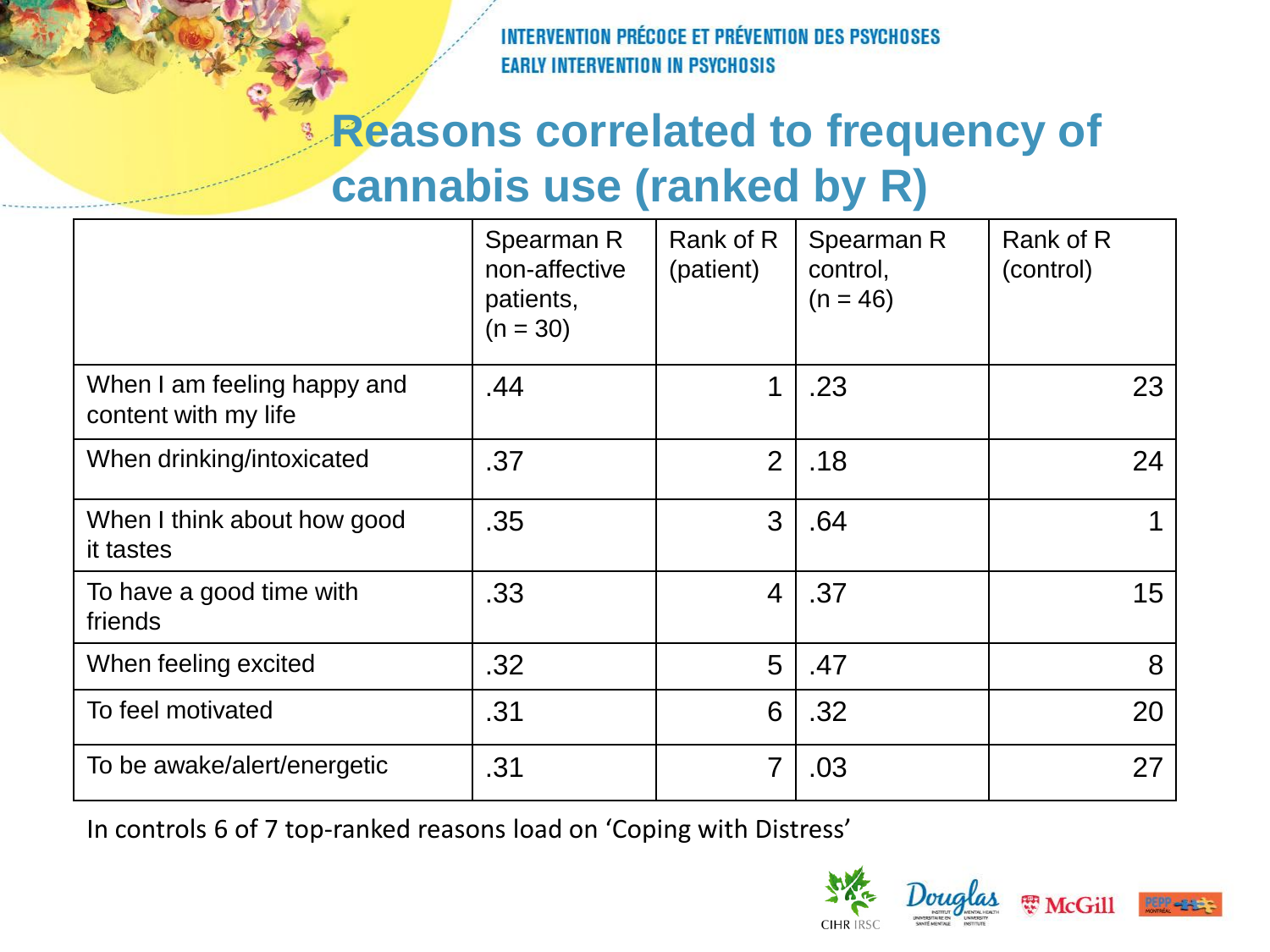# **Reasons for substance use Conclusions**

Looking in more detail at the evidence reveals that there may be important differences in factors driving heavy cannabis use in psychosis patients vs controls, contrary to some previous findings

Evidence suggests heavy use in patients may be an attempt more to enhance positive feelings than to escape negative feelings

Investigating reward processing in cannabis-psychosis comorbidity may be fruitful

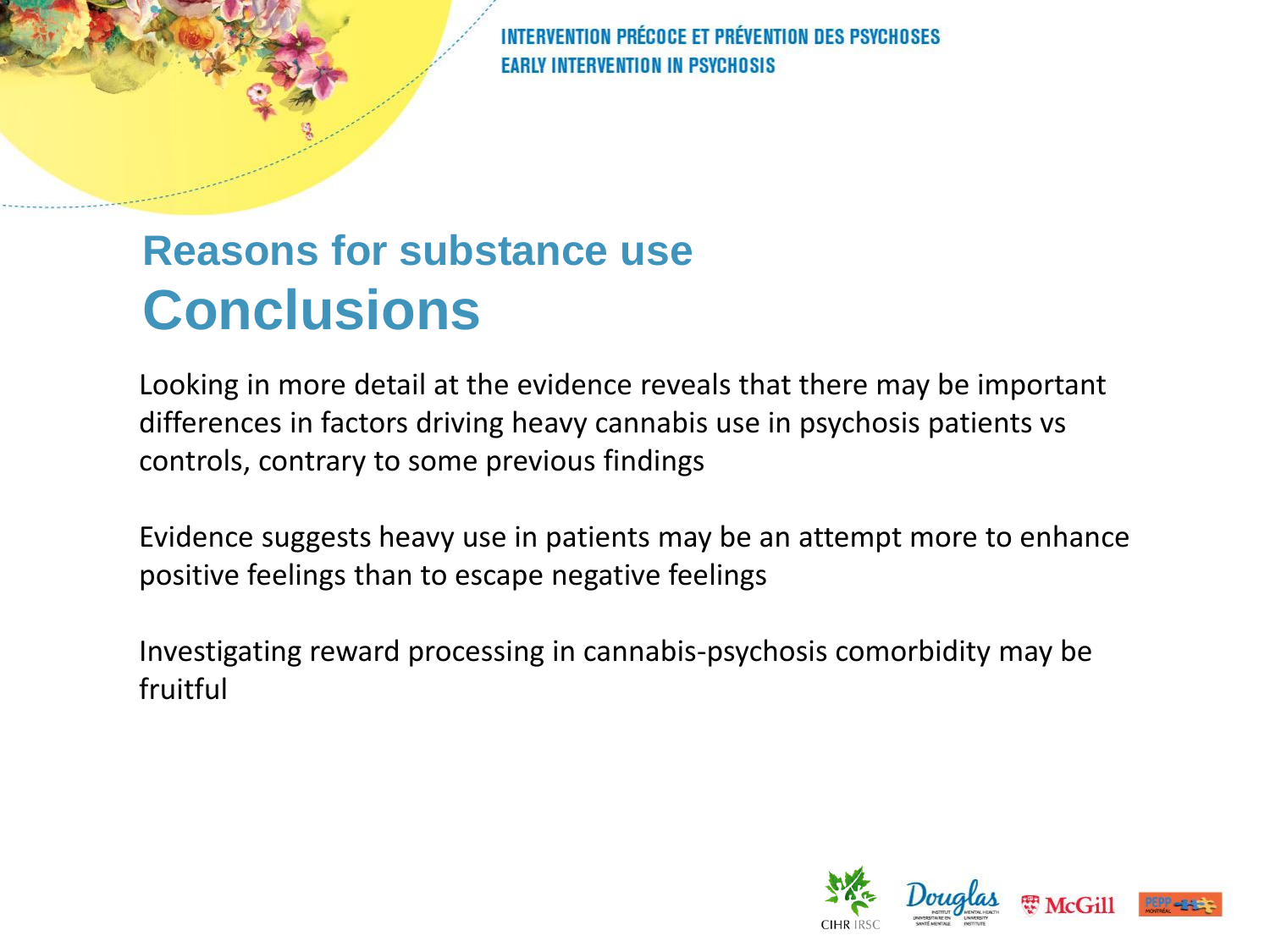#### **Study 2: Physiological response to cannabis cues and natural rewards in young non-affective psychosis patients**

Objectives:

To examine response to natural rewards and drug-associated rewards in cannabis-using schizohprenia-spectrum patients and controls

To see if these measures predict subsequent cannabis self-administration

Principal response measure was the **late positive potential (LPP)** a component of the event-related potential (ERP) response

Well-established measure robust response to emotional images reflects ability to sustain **motivated attention** toward salient stimuli related to **memory encoding**

Also looked at other physiological and subjective responses to stimuli

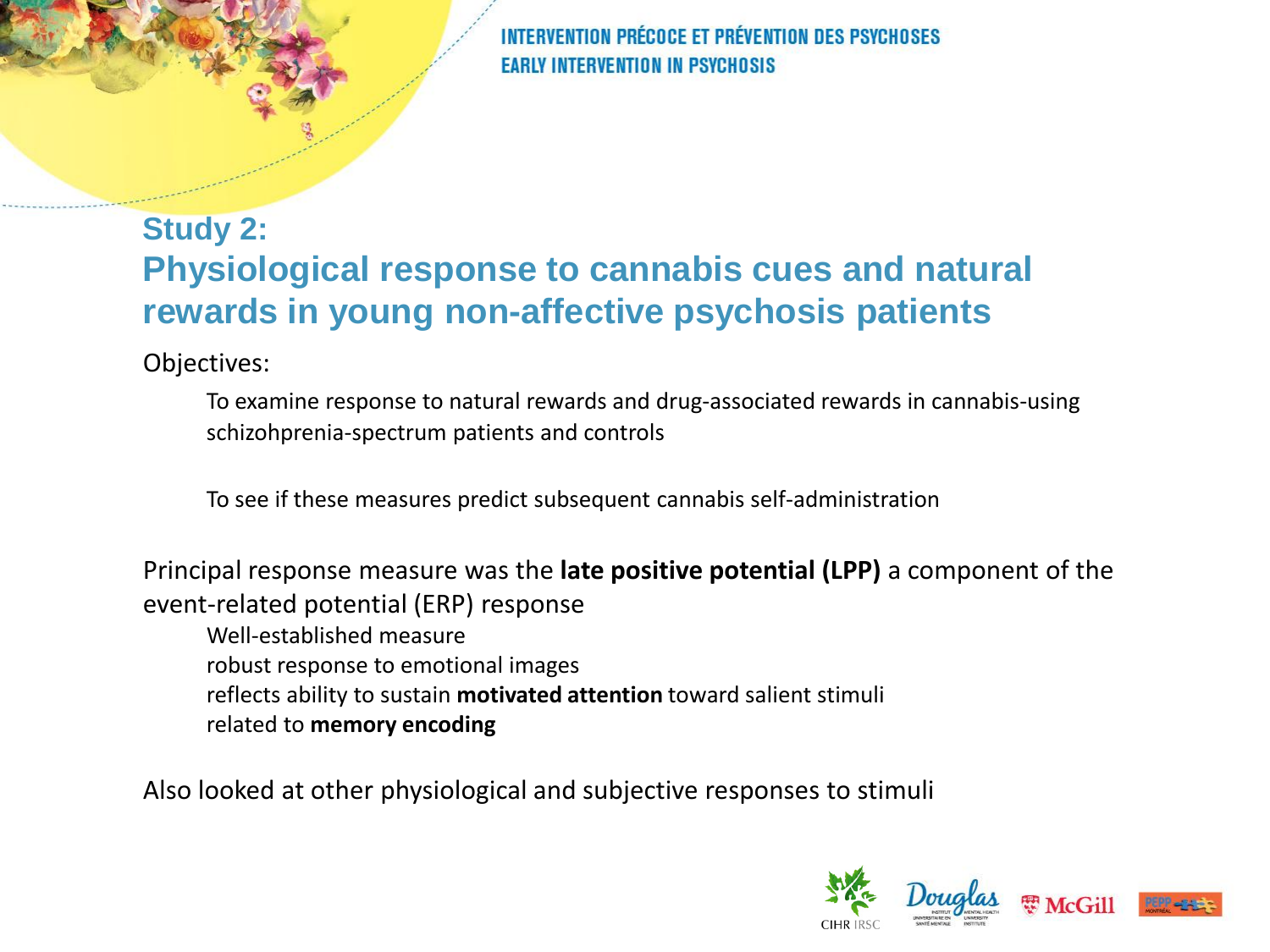

#### **Physiological response to cannabis cues and natural rewards in young non-affective psychosis patients**

Evidence of a deficit in sustained attention to pleasant stimuli in schizophrenia as measured with the LPP (Horan et al., 2010)

2 studies found severity of future substance use (nicotine, opiates) was predicted by decreased sustained attention to pleasant images as measured with ERP

Our hypothesis:

- Patients will show blunted response to pleasant images
- Patients will show robust response to cannabis images
- Blunted response to pleasant images will predict greater subsequent cannabis use

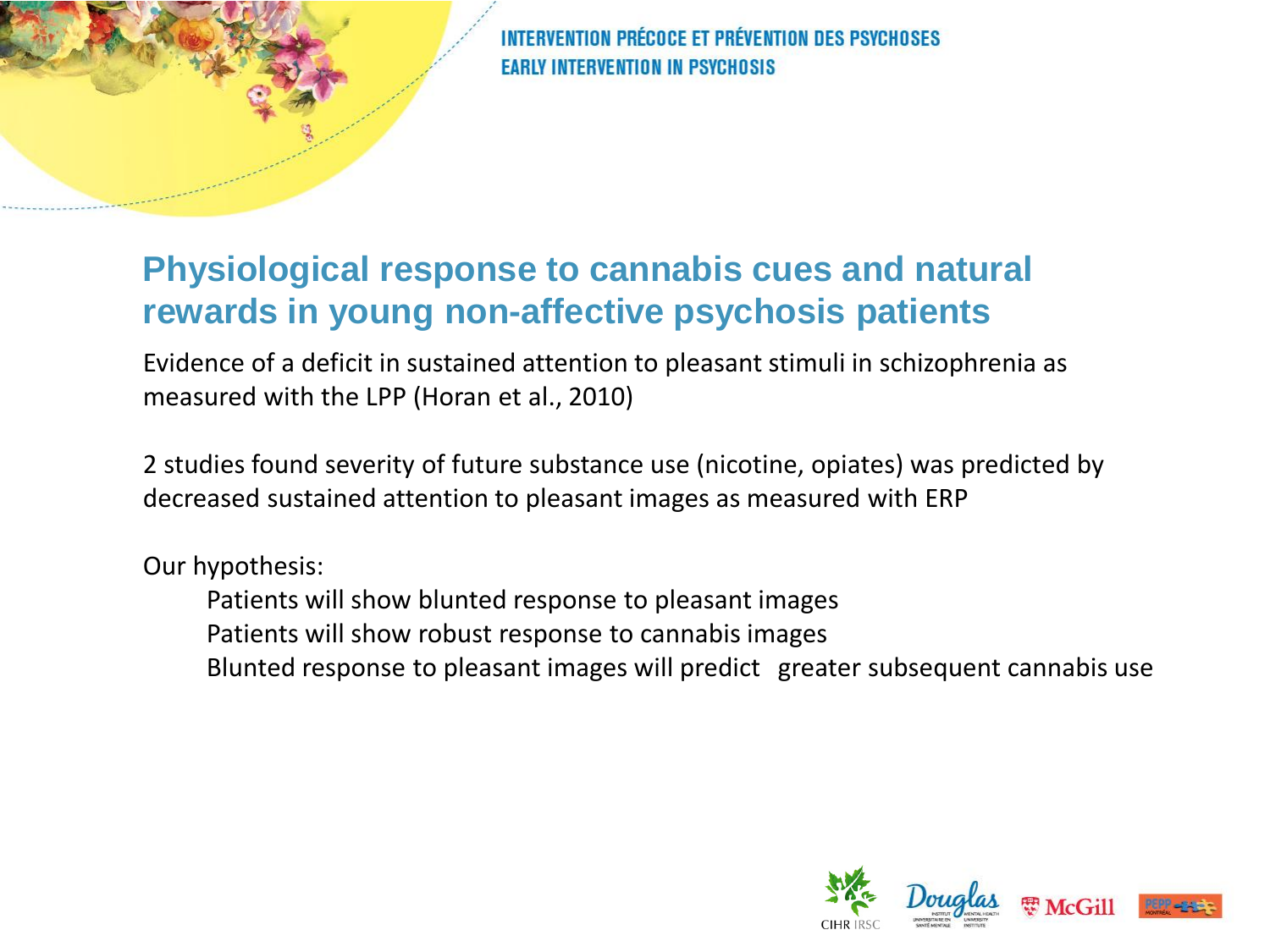## **Experimental procedure**

4 groups, 35 scz-spectrum patients and 35 controls, divided into those with current regular cannabis use and those with little lifetime substance use

All subjects passively watched a 30 minute slideshow of emotional images (pleasant, unpleasant, cannabis, neutral) while physiological measurements were recorded (ERP, fEMG, GSR)

Event-related potential (ERP) main measure of interest (9 electrodes)

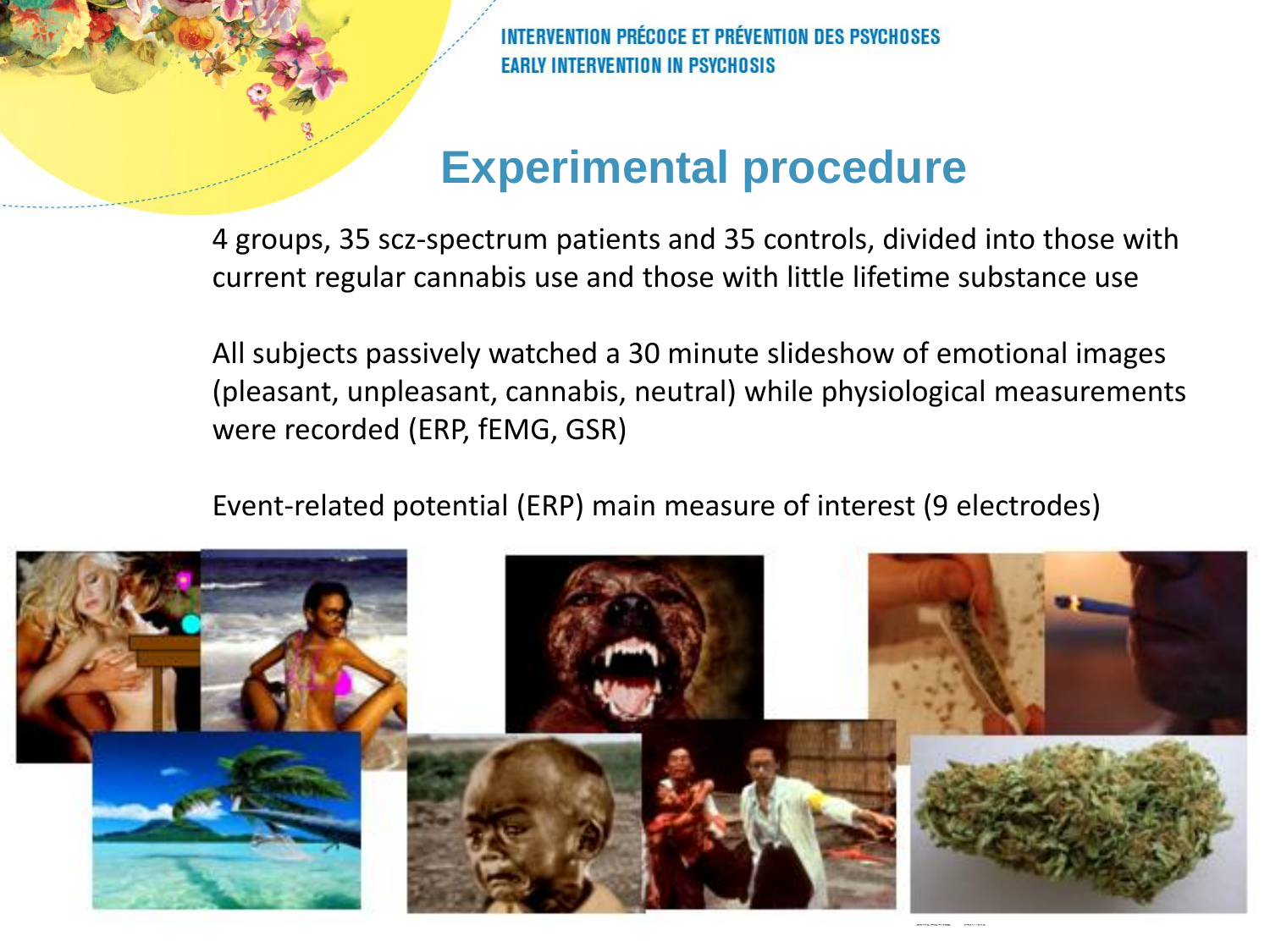



Error bars represent 95% Confidence interval  $*$  $p < .01$ 









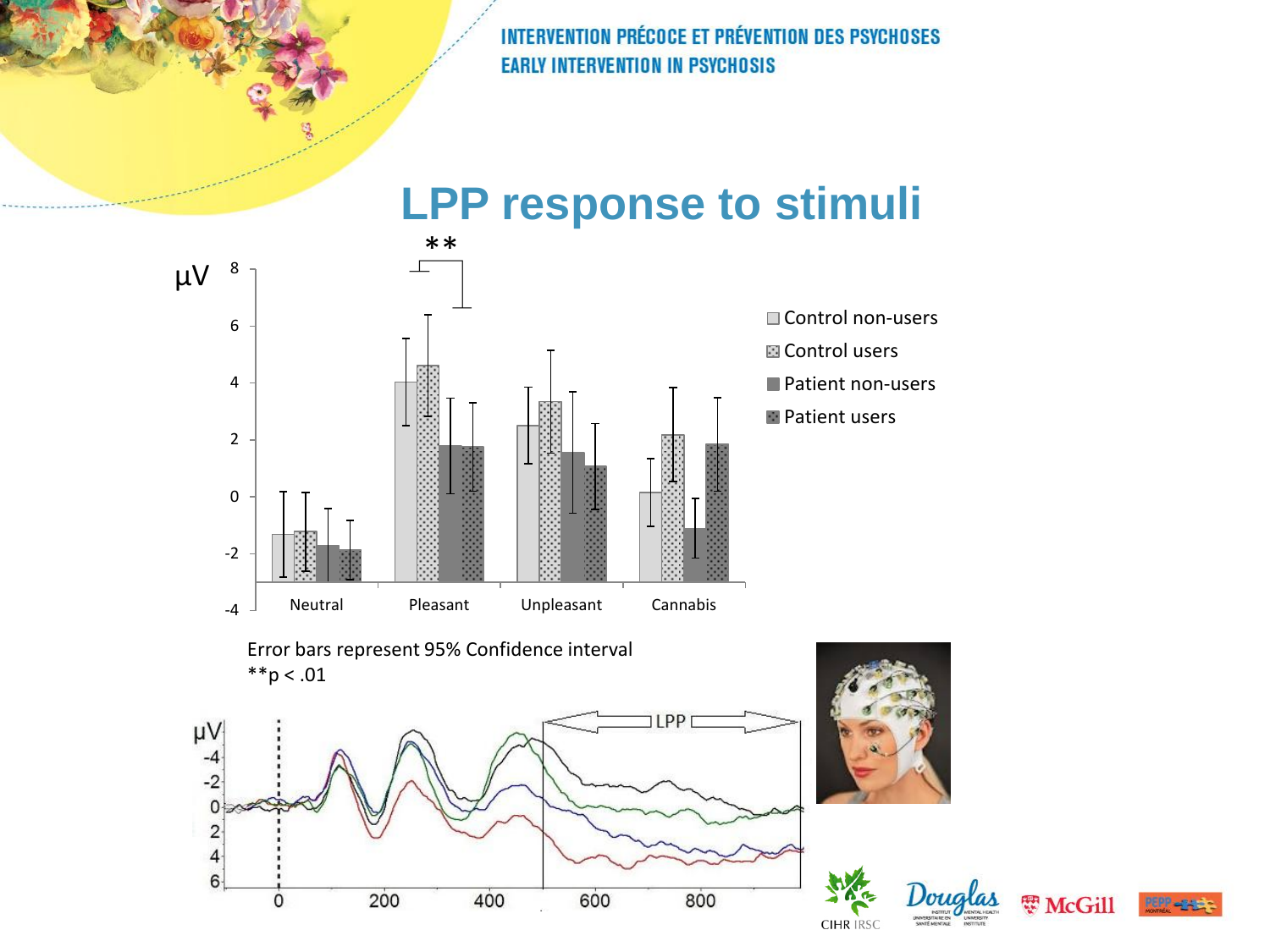## **Prediction of future cannabis use based on LPP response**

|                          | Correlations with frequency of |          | Regressions on use-frequency |          |
|--------------------------|--------------------------------|----------|------------------------------|----------|
|                          | cannabis use over the month    |          | controlling for baseline THC |          |
|                          | post-testing                   |          | exposure                     |          |
|                          | Controls<br>Patients           |          | Combined $n = 40$            |          |
|                          | $n = 20$                       | $n = 20$ | $R^2$ for model              | $\beta$  |
| LPP at Cz for pleasant   | $-.30$                         | $-.50*$  | .58                          | $-.24*$  |
| images                   |                                |          |                              |          |
| LPP at Cz for unpleasant | $-.35$                         | $-.49*$  | .62                          | $-.30**$ |
| images                   |                                |          |                              |          |

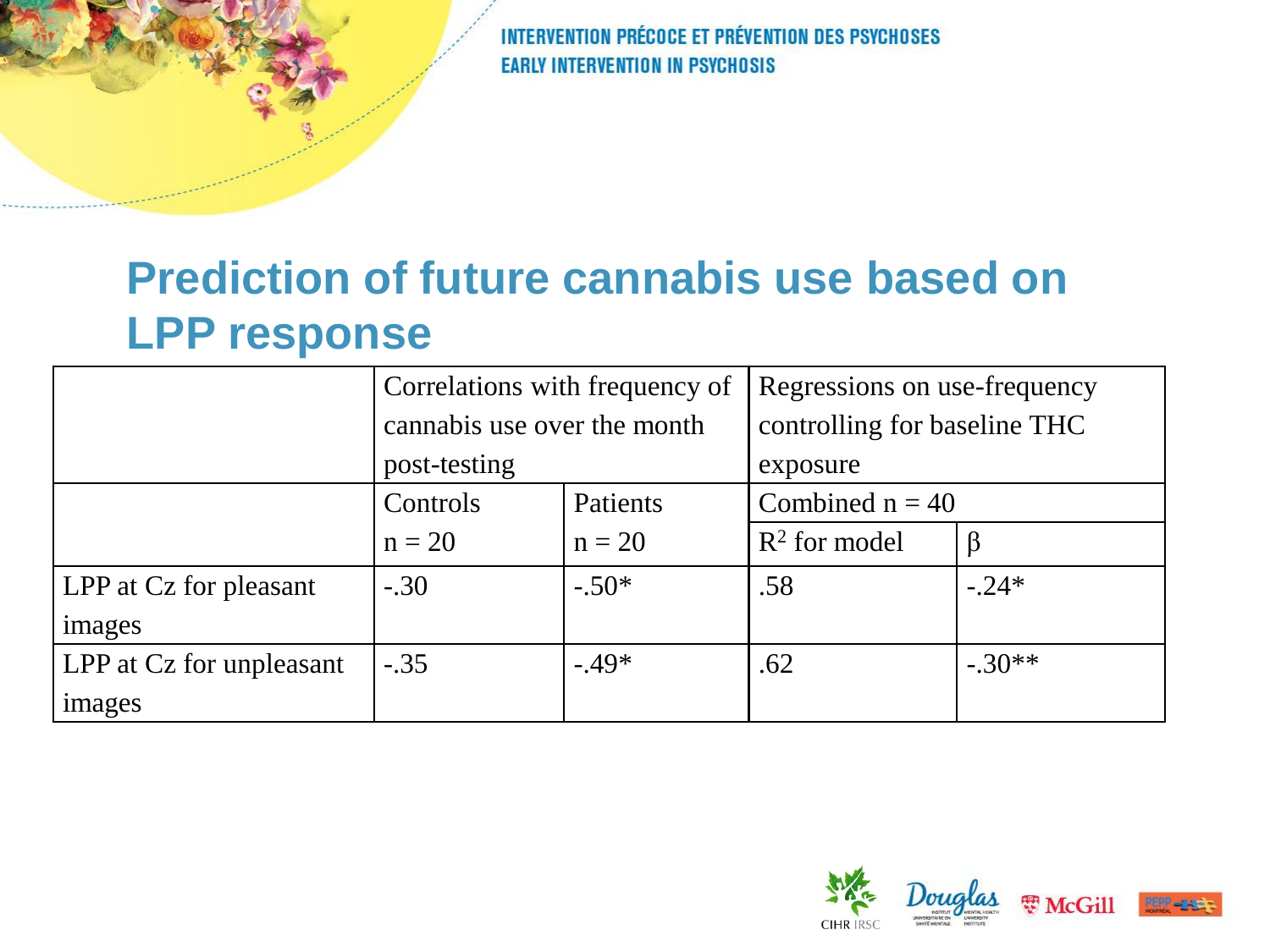

## **Summary**

As hypothesized:

blunted motivated attention toward pleasant images was related to both psychotic illness and frequency of cannabis use

Motivated attention to cannabis images was preserved in cannabisusing psychosis patients

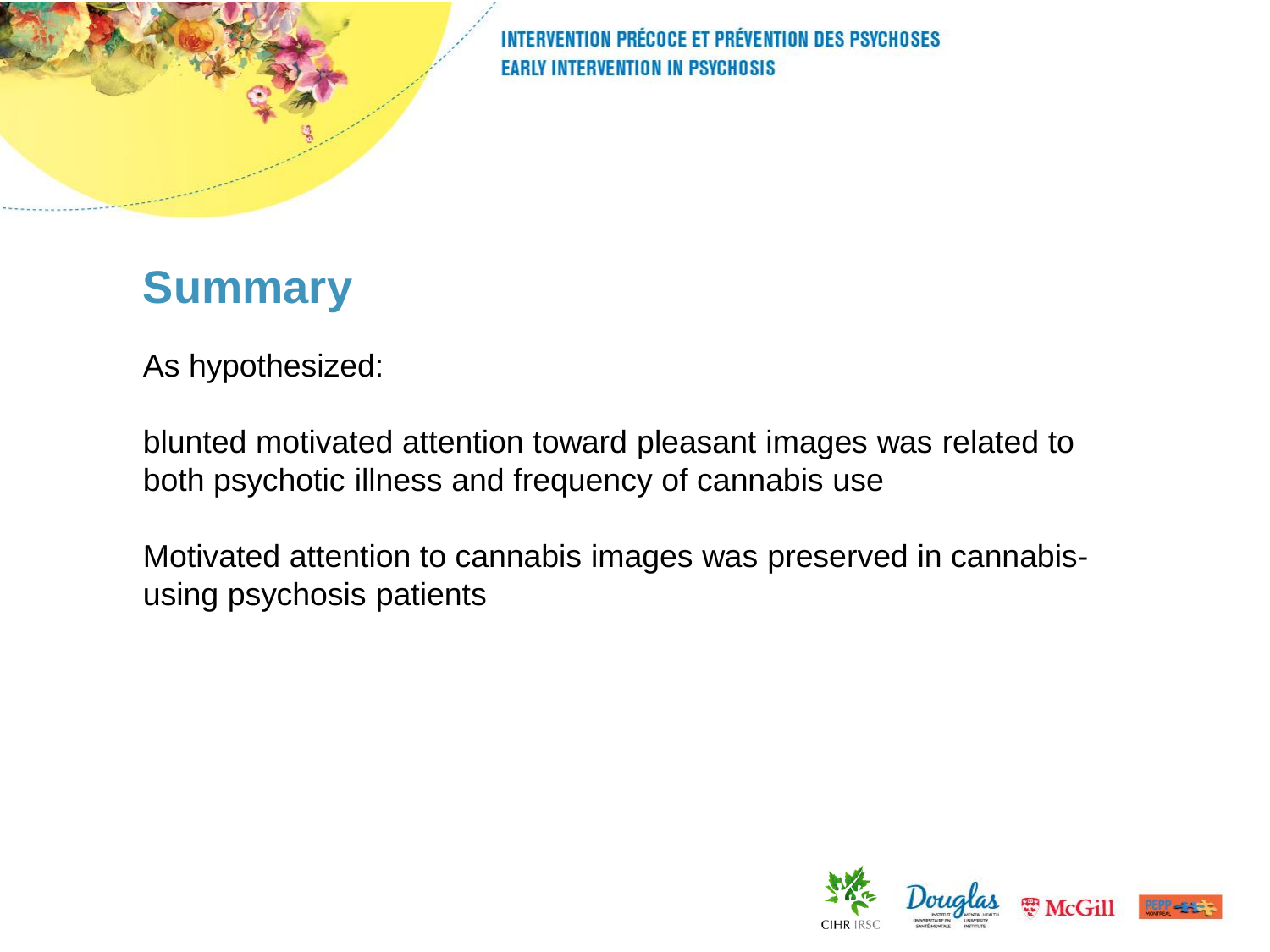# **Conclusions**

Psychosis patients with substance use comorbidity can be challenging to work with (vicious circle)

Risk of blaming patient for their mental illness (caused by substance use?)

A component of psychotic illness or its many comorbidities may deprive individuals of some of the resources necessary to fight addiction

Treatments for substance use in psychotic illness should be tested in this population

Improving reward processing in psychotic disorders may lead to better substance-use outcomes